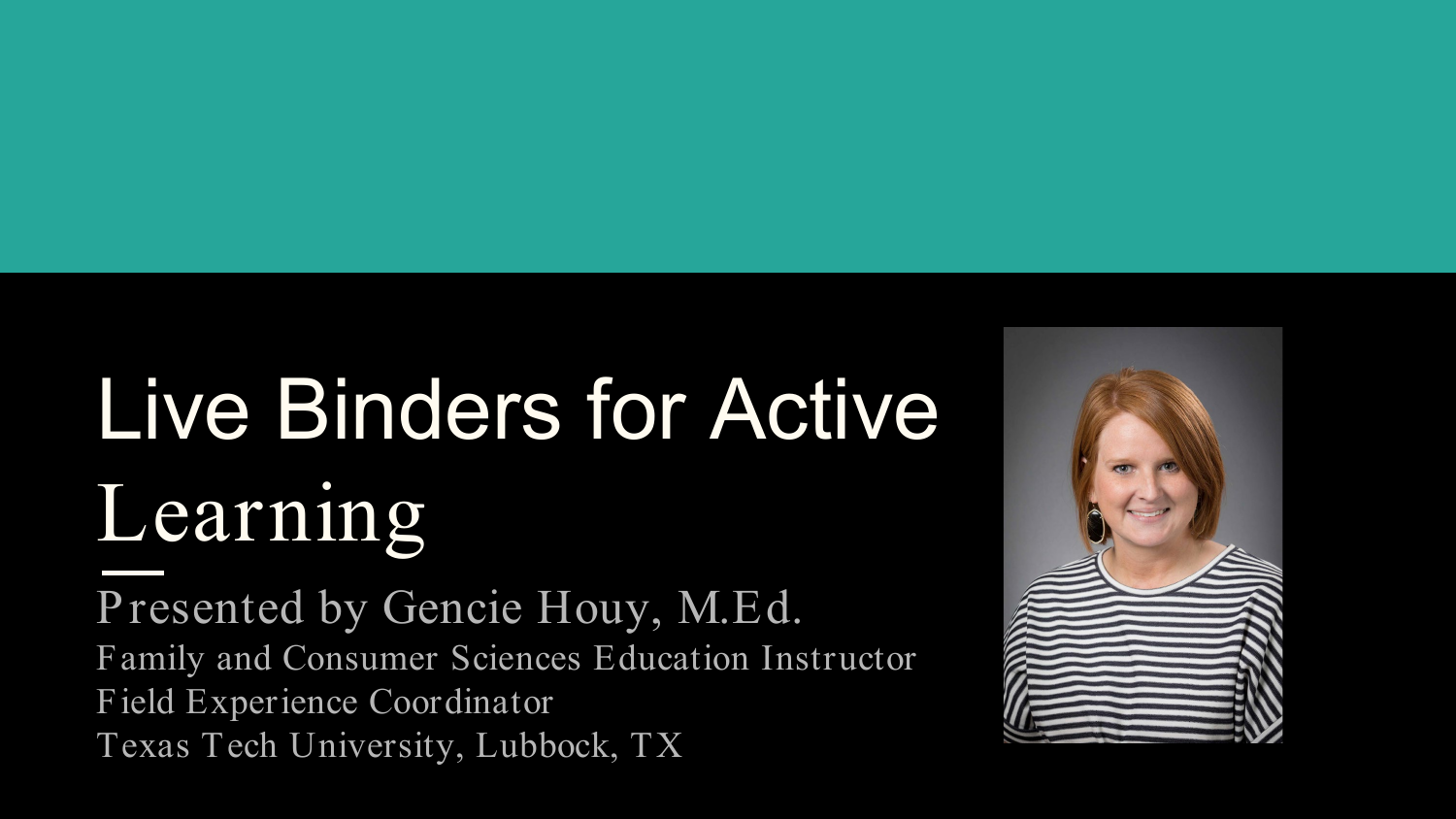### Webinar Sponsors



#### THE CURRICULUM CENTER FOR FAMILY AND C O N S U M E R SCIENCES

TEXAS TECH UNIVERSITY . LUBBOCK, TEXAS



TEXAS TECH UNIVERSITY Family & Consumer<br>Sciences Education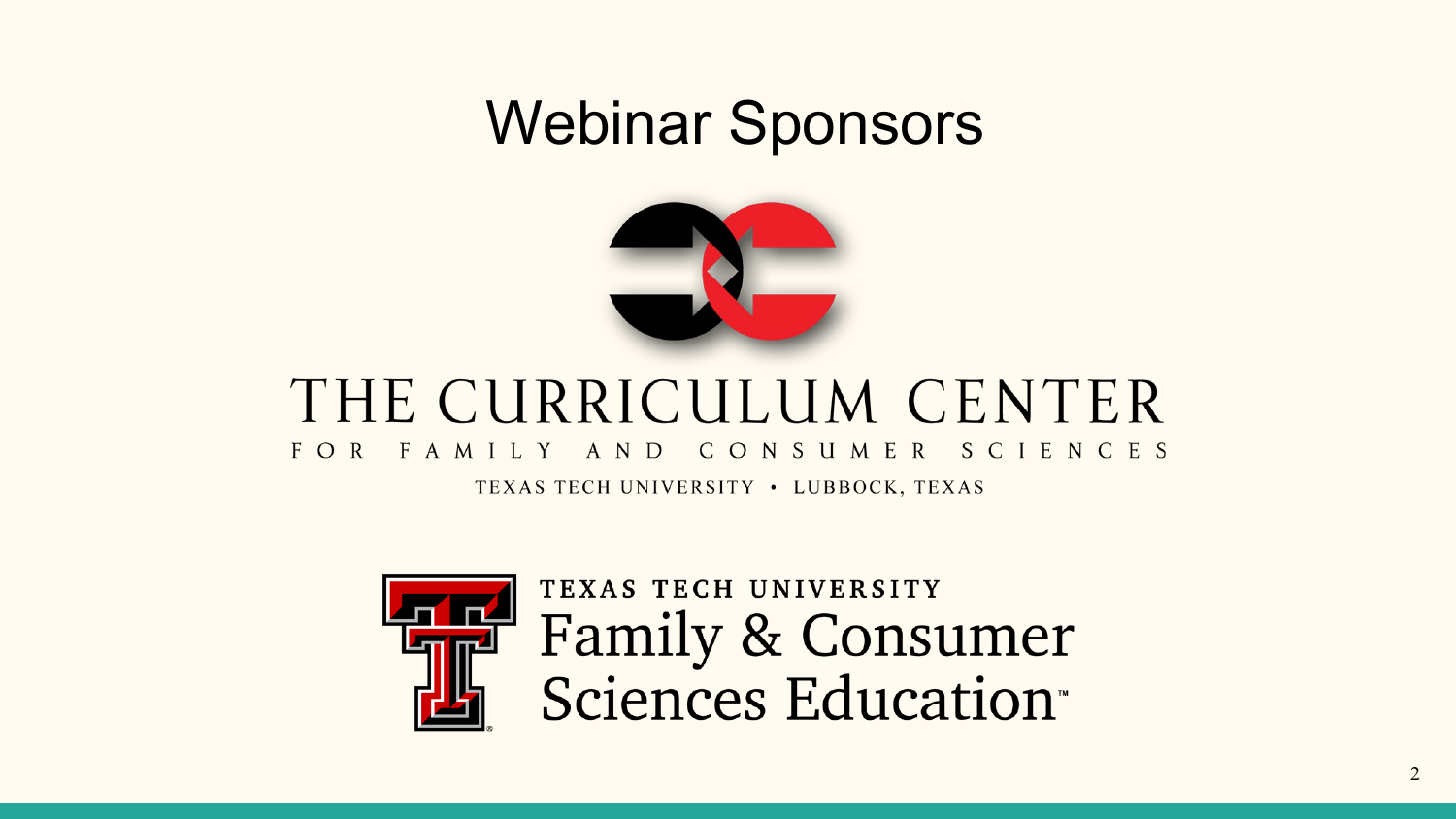## Agenda

- 1. Getting started
- 2. W hat is a LiveBinder?
- 3. W ays to use a LiveBinder
- 4. Creating an account
- 5. Searching for
	- LiveBinders
- 6. Creating a LiveBinder
- 7. Basic features of
	- LiveBinder
- 8. Questions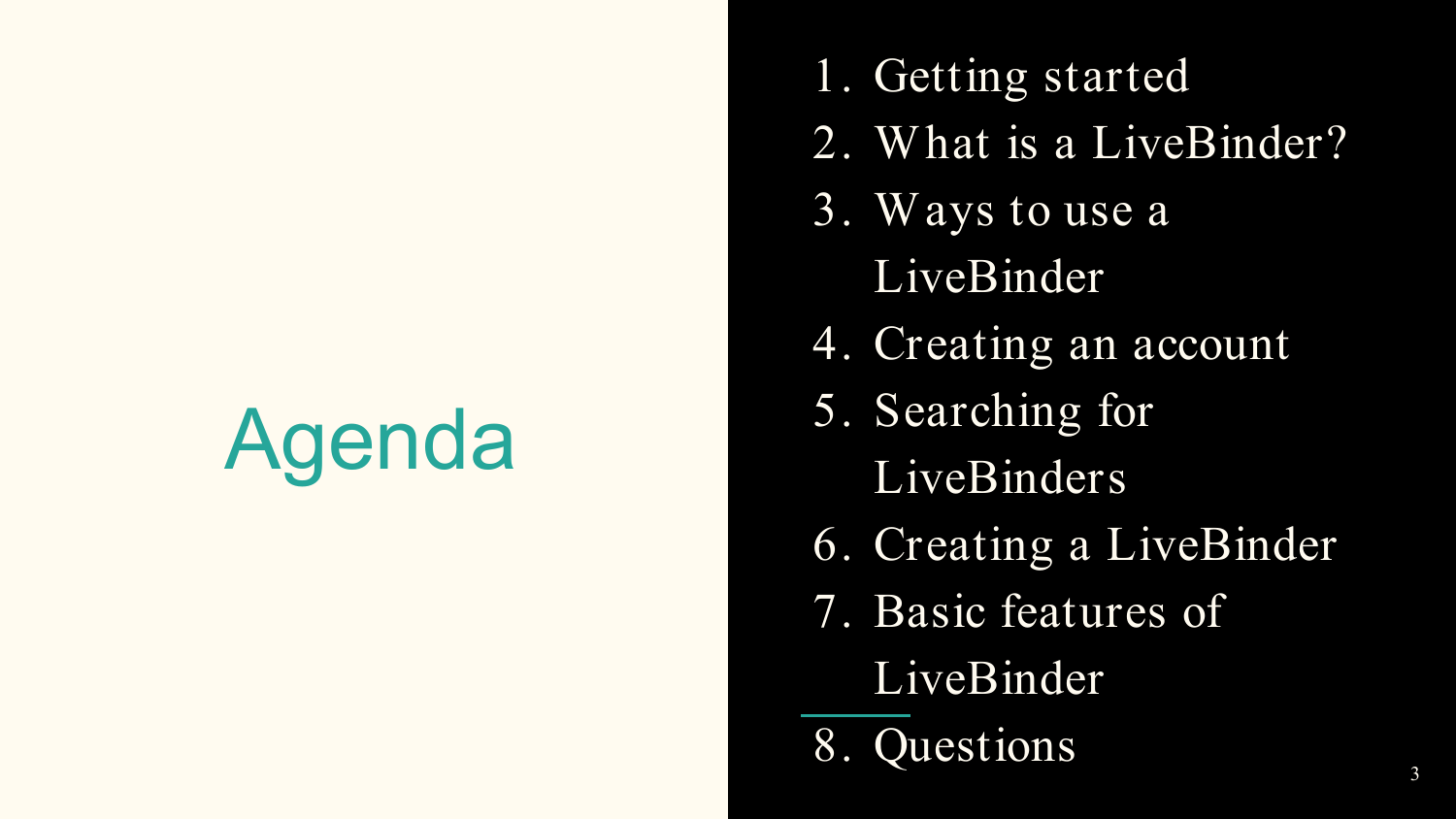### What is a LiveBinder?

**LiveBinders** serves as a virtual binder that takes traditional organization of a paper binder to the next level. Documents, websites, and media can be uploaded to tabs within each binder, and a table of contents can be added.

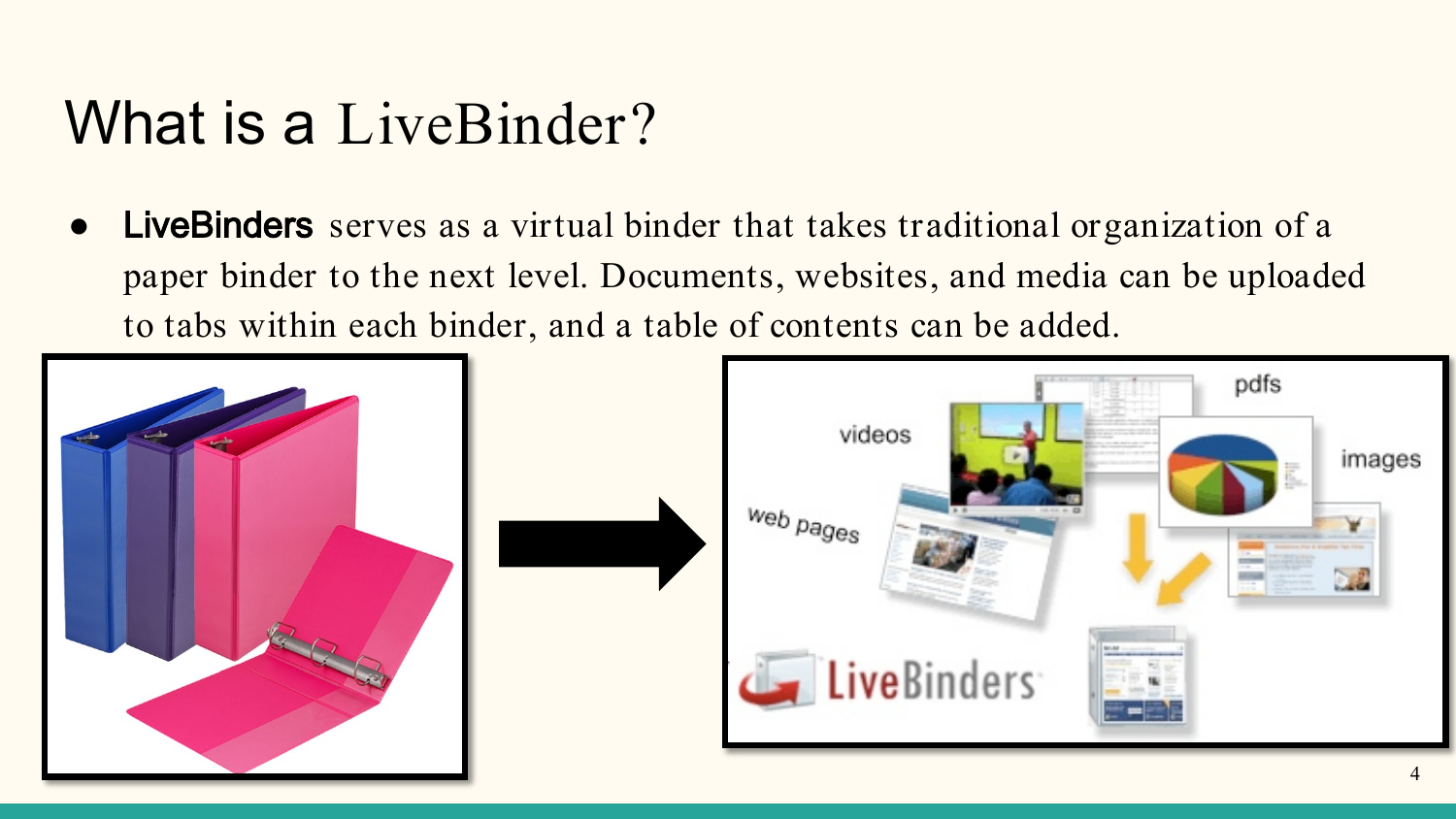## Ways to use a LiveBinder

- $\bullet$  eP ortfolios
- Presentations/ Class Lessons
- Webquests
- Student Collaboration
- And many other ways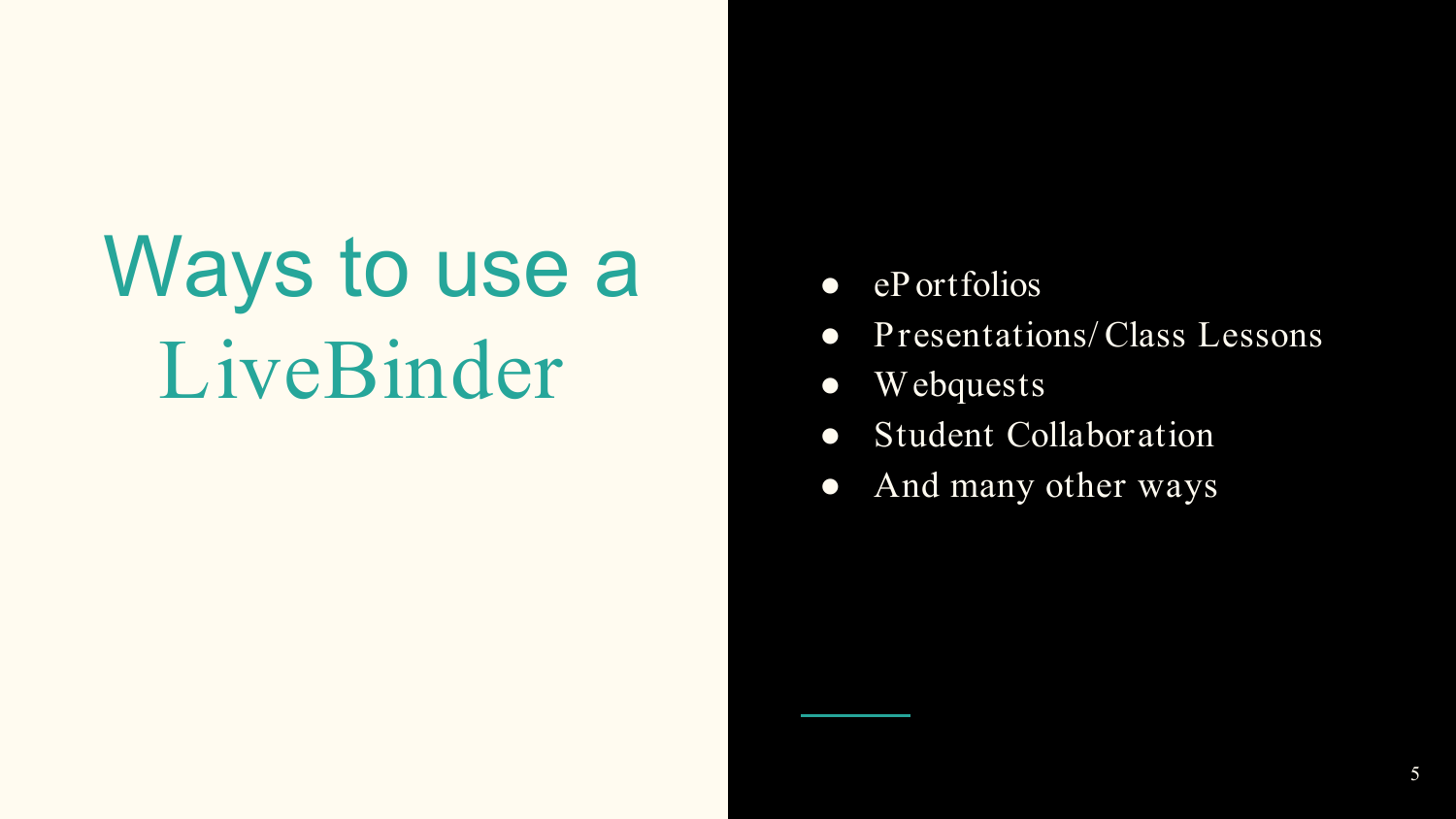### LiveBinder Website

[http:/ / www.livebinders.com/](http://www.livebinders.com/)

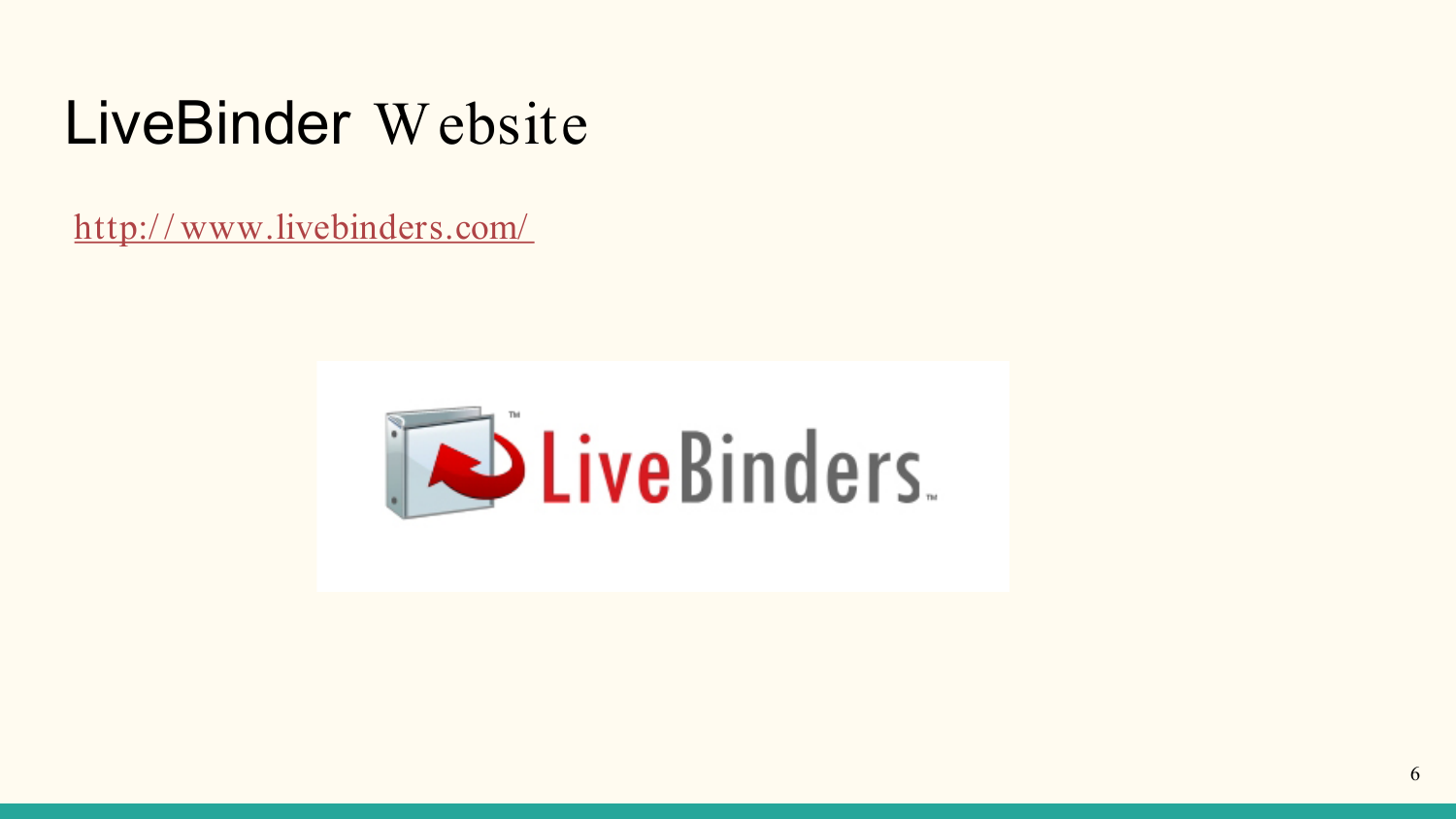### Additional Resources for Online Learning

#### LiveBinder Tutorials

[https:/ / www.livebinders.com/ welcome/ tutorials](https://www.livebinders.com/welcome/tutorials)

#### The Curriculum Center for Family and Consumer Sciences Resources,

https://www.depts.ttu.edu/hs/ccfcs/online-resources.php

Digital Promise, https://digitalpromise.org/online-learning/online-learning-resources/

Ditch That Textbook, https://ditchthattextbook.com/elearning/